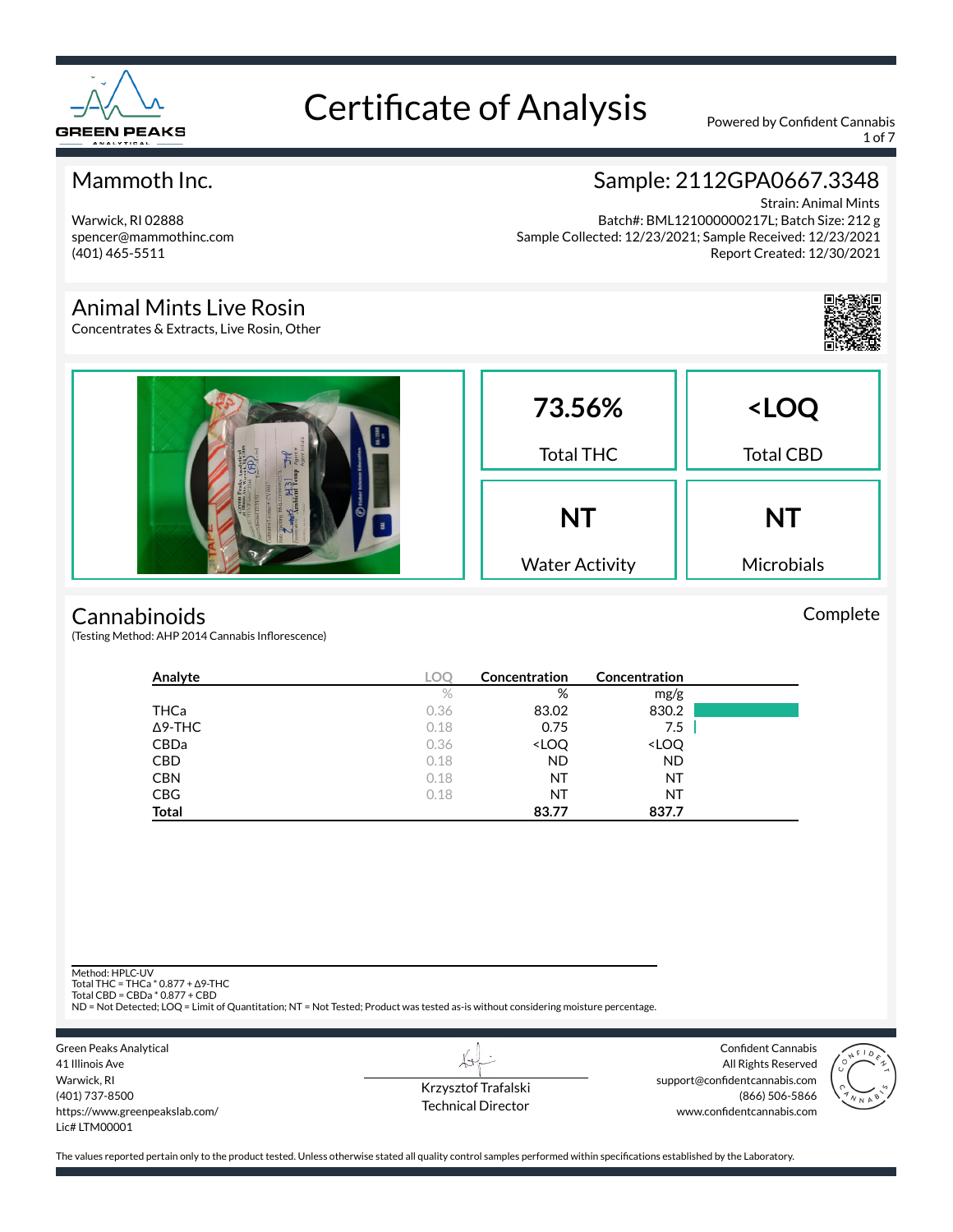

2 of 7

### Mammoth Inc.

Warwick, RI 02888 spencer@mammothinc.com (401) 465-5511

### Animal Mints Live Rosin

Concentrates & Extracts, Live Rosin, Other

# Sample: 2112GPA0667.3348

Strain: Animal Mints Batch#: BML121000000217L; Batch Size: 212 g Sample Collected: 12/23/2021; Sample Received: 12/23/2021 Report Created: 12/30/2021



#### Sample Narrative

All samples were collected and analyzed within the established guidelines of 216-RICR-60-05-6 with all requirements met, unless otherwise noted in this Case Narrative. Samples were collected and maintained at ambient temperature prior to testing; results pertain only to the product(s) tested. Condition OK.

Green Peaks Analytical 41 Illinois Ave Warwick, RI (401) 737-8500 https://www.greenpeakslab.com/ Lic# LTM00001

Confident Cannabis All Rights Reserved support@confidentcannabis.com (866) 506-5866 www.confidentcannabis.com

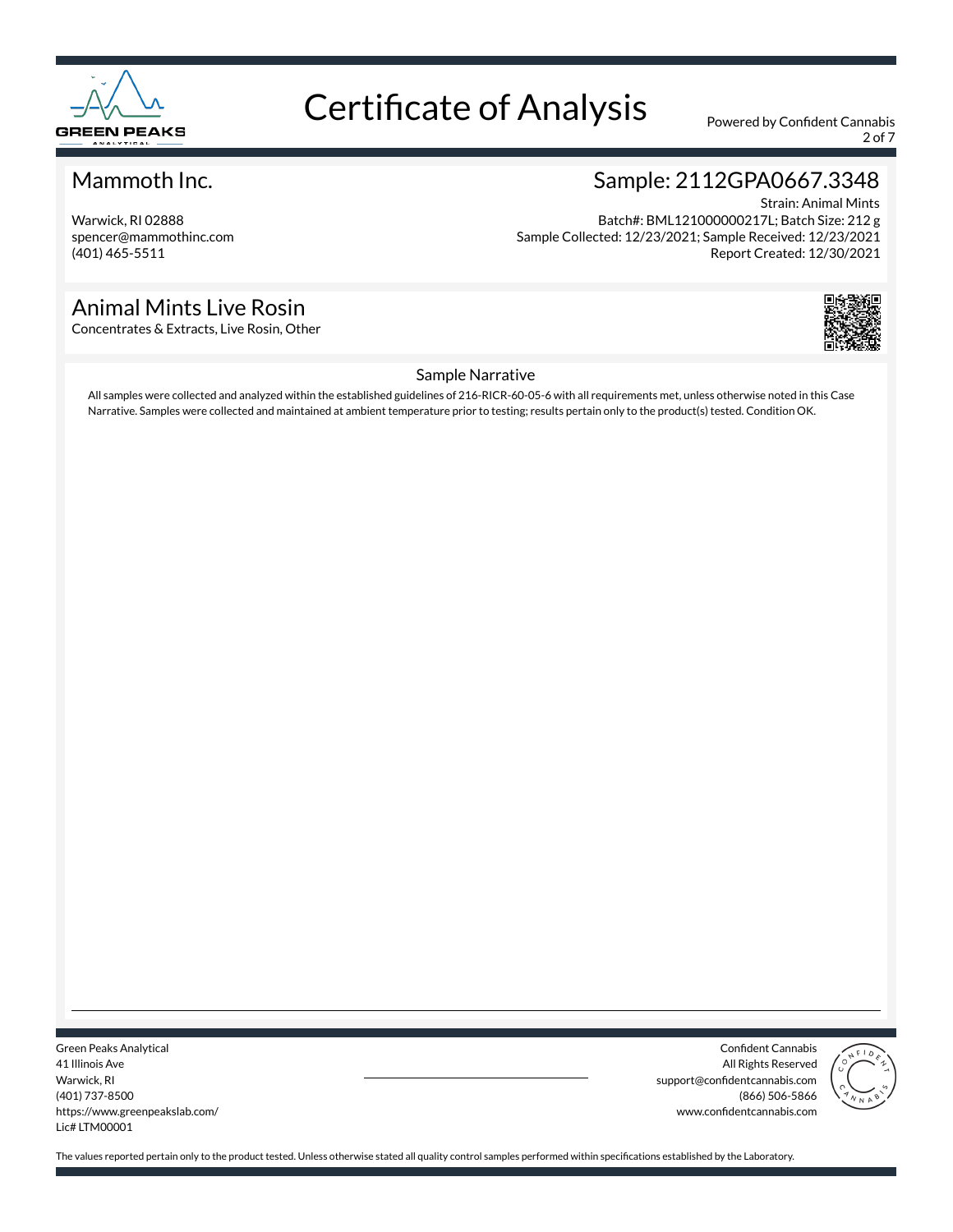

3 of 7

### Mammoth Inc.

Warwick, RI 02888 spencer@mammothinc.com (401) 465-5511

## Sample: 2112GPA0667.3348

Strain: Animal Mints Batch#: BML121000000217L; Batch Size: 212 g Sample Collected: 12/23/2021; Sample Received: 12/23/2021 Report Created: 12/30/2021

#### Animal Mints Live Rosin

Concentrates & Extracts, Live Rosin, Other



Green Peaks Analytical 41 Illinois Ave Warwick, RI (401) 737-8500 https://www.greenpeakslab.com/ Lic# LTM00001

Confident Cannabis All Rights Reserved support@confidentcannabis.com (866) 506-5866 www.confidentcannabis.com

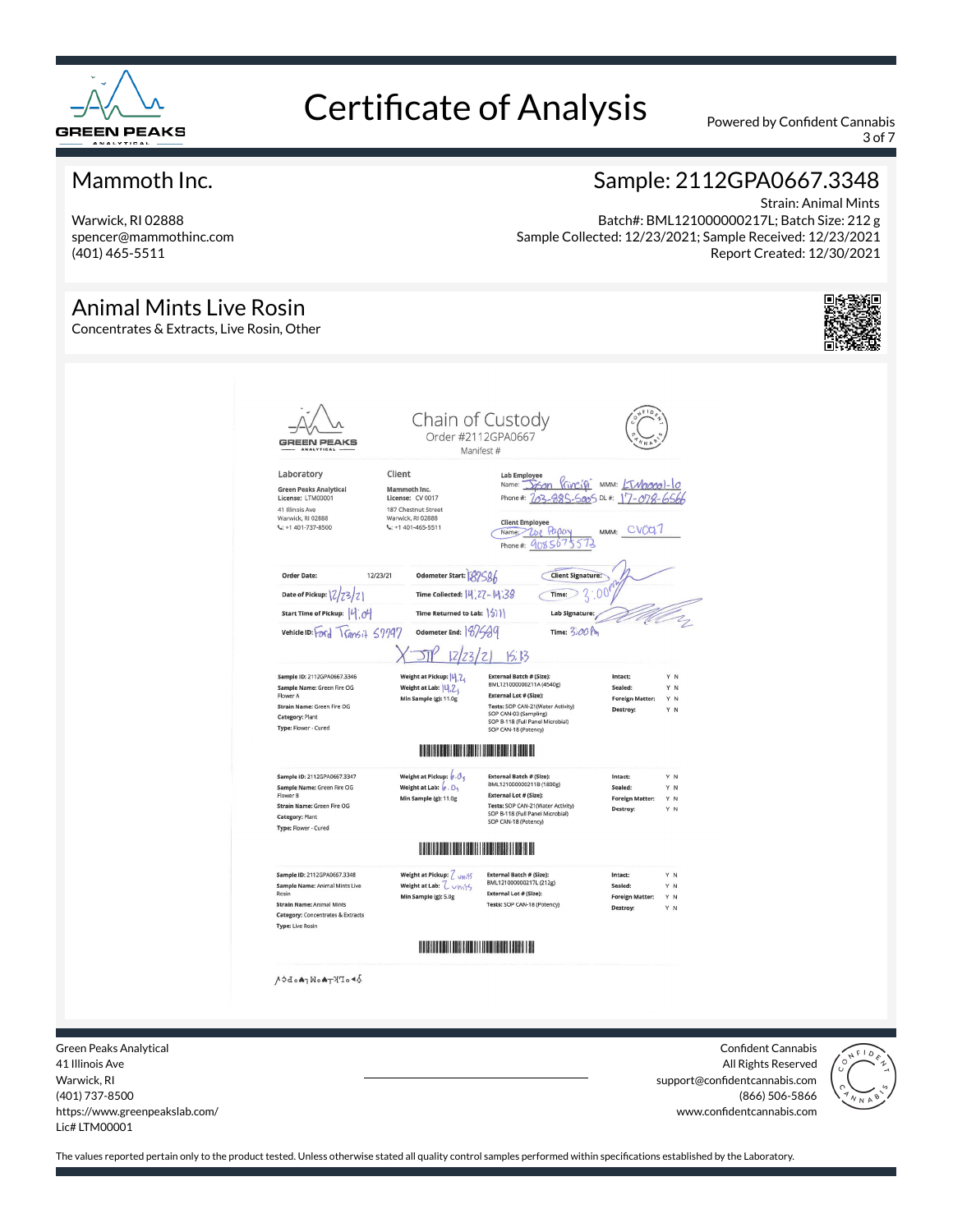

4 of 7

### Mammoth Inc.

Warwick, RI 02888 spencer@mammothinc.com (401) 465-5511

Animal Mints Live Rosin Concentrates & Extracts, Live Rosin, Other

# Sample: 2112GPA0667.3348 Strain: Animal Mints

Batch#: BML121000000217L; Batch Size: 212 g Sample Collected: 12/23/2021; Sample Received: 12/23/2021 Report Created: 12/30/2021

E<mark>xternal Batch # (Size):</mark><br>BML121000000209R (180g) Sample ID: 2112GPA0667.3349 Weight at Pickup: \ <sub>vii</sub>i Intact Sample Name: Animal Mints Dry<br>Cure Batter Weight at Lab: \vni<sup>1</sup> Sealed: YN External Lot # (Size): Foreign Matter Y N Min Sample (e): 5.0g Strain Name: Animal Mints Tests: SOP CAN-18 (Potency) **Dactive** Category: Concentrates & Extracts Type: Batter/Badder External Batch # (Size):<br>BML121000000209A Sample ID: 2112GPA0667.3350 Weight at Pickup: 14. Intact Sample Name: Animal Mints Weight at Lab:  $\left\{\mathsf{U}_{\!\backslash \mathsf{L}}\right\}$ Sealed: Y N External Lot # (Size): **Foreign Matter:** Y N Min Sample (g): 5.0g External Lot # (size).<br>Tests: SOP B-118 (Full Panel<br>Microbial) Strain Name: Animal Mints Category: Plant Type: Flower - Cureo **THE TELEVISION CONTROL Total Price Unit Price Tests Ordered** Quantity SOP CAN-18 (Potency) \$65,00 \$260.00  $\overline{a}$ \$200.00 \$600.00 SOP B-118 (Full Panel Microbial)  $\overline{3}$ \$150.00 \$150.00 SOP CAN-03 (Sampling)  $\overline{1}$ SOP CAN-21(Water Activity)  $\overline{z}$ \$20.00 \$40.00 [Refer to Lab Quote] [Refer to Lab Quote]  $\overline{1}$ **Pick Up Charge** Lab Adjustment:  $-$ \$200.00 SUBTOTAL: \$850.00 TAX (0.000%): \$0.00 **TOTAL:** \$850.00 Disclaimer: Laboratories may be required to provide route maps, turnaround time, photo of sample, and other conditions separately.<br>Confident Cannabis (CC Software LLC) does not represent or warrant the validity or complete Additional Notes: \$ All Samples collected and Stared at ambient temp. Condition ok.  $\Theta$ <sub>n</sub> $\approx$  4!

Green Peaks Analytical 41 Illinois Ave Warwick, RI (401) 737-8500 https://www.greenpeakslab.com/ Lic# LTM00001

Confident Cannabis All Rights Reserved support@confidentcannabis.com (866) 506-5866 www.confidentcannabis.com

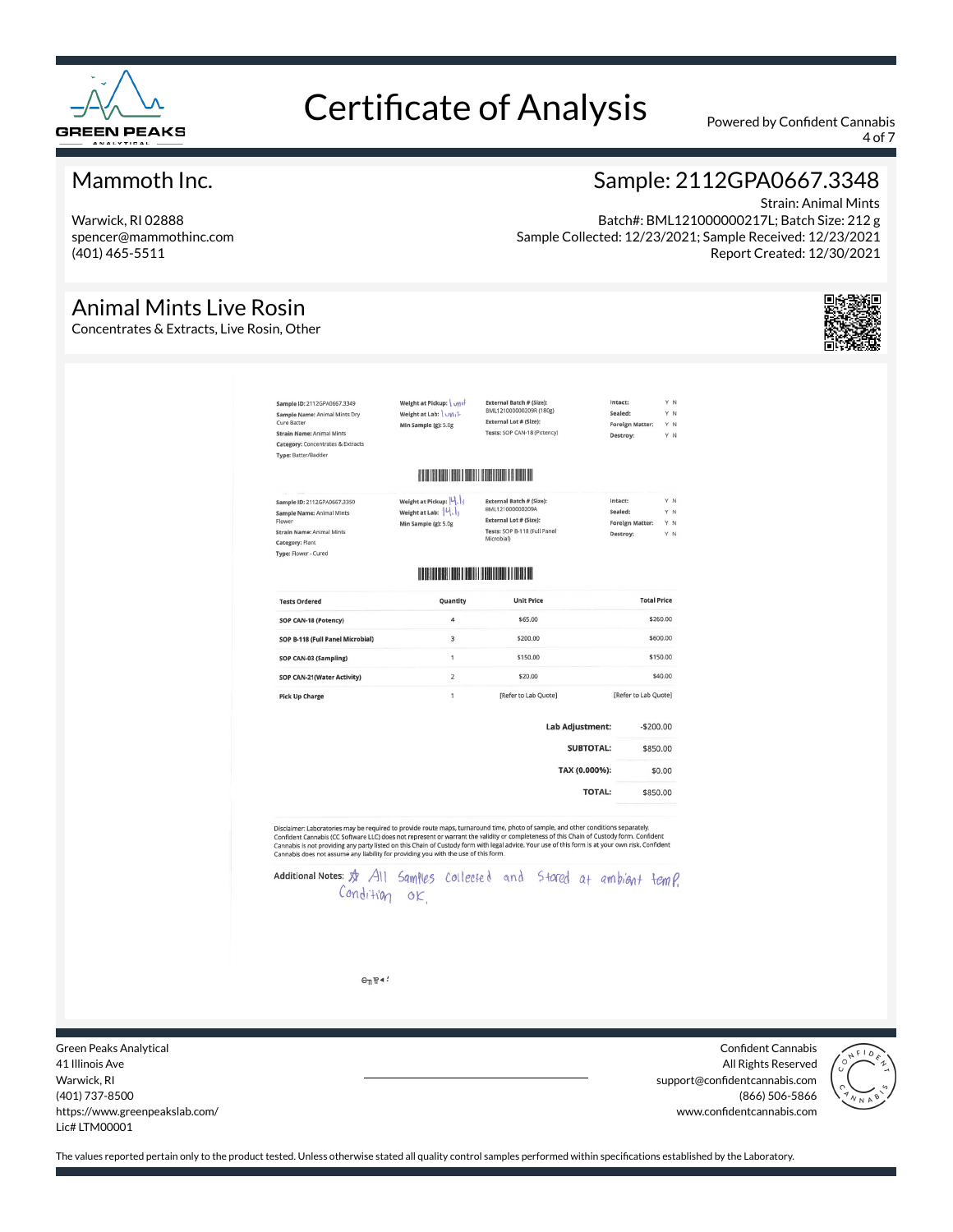

5 of 7

### Mammoth Inc.

Warwick, RI 02888 spencer@mammothinc.com (401) 465-5511

# Sample: 2112GPA0667.3348

Strain: Animal Mints Batch#: BML121000000217L; Batch Size: 212 g Sample Collected: 12/23/2021; Sample Received: 12/23/2021 Report Created: 12/30/2021

#### Animal Mints Live Rosin

Concentrates & Extracts, Live Rosin, Other

# Quality Control Data

| <b>Analytical Batch ID</b> | QC Sample ID | <b>Assay Name</b> | <b>QC Category Name</b> |
|----------------------------|--------------|-------------------|-------------------------|
| 12292021-1                 | 12292021-B-1 | Cannabinoids      | Blank                   |
| <b>QC Notes</b>            |              |                   |                         |
| None                       |              |                   |                         |
| <b>BLANKS</b>              |              |                   |                         |
|                            |              |                   | Pass/Fail               |
| <b>REAGENT BLANK</b>       |              |                   | PASS                    |
| <b>CCAL BLANK 1</b>        |              |                   | PASS                    |
| <b>CCAL BLANK 2</b>        |              |                   | PASS                    |
| <b>CCAL BLANK3</b>         |              |                   | PASS                    |
| <b>CCAL BLANK 4</b>        |              |                   | PASS                    |

Green Peaks Analytical 41 Illinois Ave Warwick, RI (401) 737-8500 https://www.greenpeakslab.com/ Lic# LTM00001

Confident Cannabis All Rights Reserved support@confidentcannabis.com (866) 506-5866 www.confidentcannabis.com

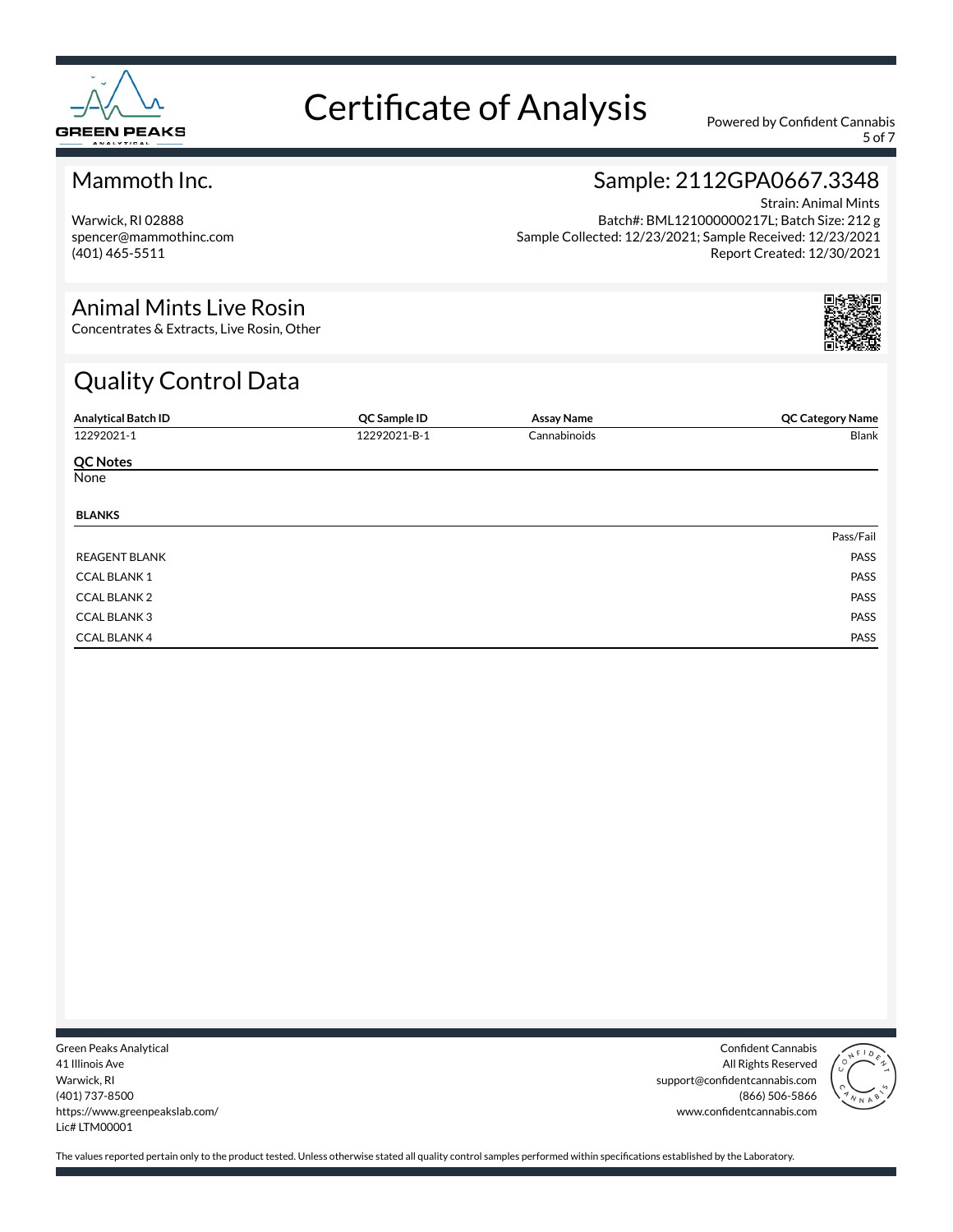

6 of 7

### Mammoth Inc.

Warwick, RI 02888 spencer@mammothinc.com (401) 465-5511

# Sample: 2112GPA0667.3348

Strain: Animal Mints Batch#: BML121000000217L; Batch Size: 212 g Sample Collected: 12/23/2021; Sample Received: 12/23/2021 Report Created: 12/30/2021

#### Animal Mints Live Rosin

Concentrates & Extracts, Live Rosin, Other

# Quality Control Data

| <b>Analytical Batch ID</b> | QC Sample ID | Assay Name   | <b>QC Category Name</b> |
|----------------------------|--------------|--------------|-------------------------|
| 12292021-1                 | 12292021-D-1 | Cannabinoids | Sample Duplicate        |
| <b>QC Notes</b>            |              |              |                         |
| None                       |              |              |                         |
|                            |              |              |                         |
| <b>DUPLICATES</b>          |              |              |                         |
|                            |              |              | PASS/FAIL               |
| <b>Field Duplicate</b>     |              |              | PASS                    |
| Sample Duplicate           |              |              | PASS                    |

Green Peaks Analytical 41 Illinois Ave Warwick, RI (401) 737-8500 https://www.greenpeakslab.com/ Lic# LTM00001

Confident Cannabis All Rights Reserved support@confidentcannabis.com (866) 506-5866 www.confidentcannabis.com